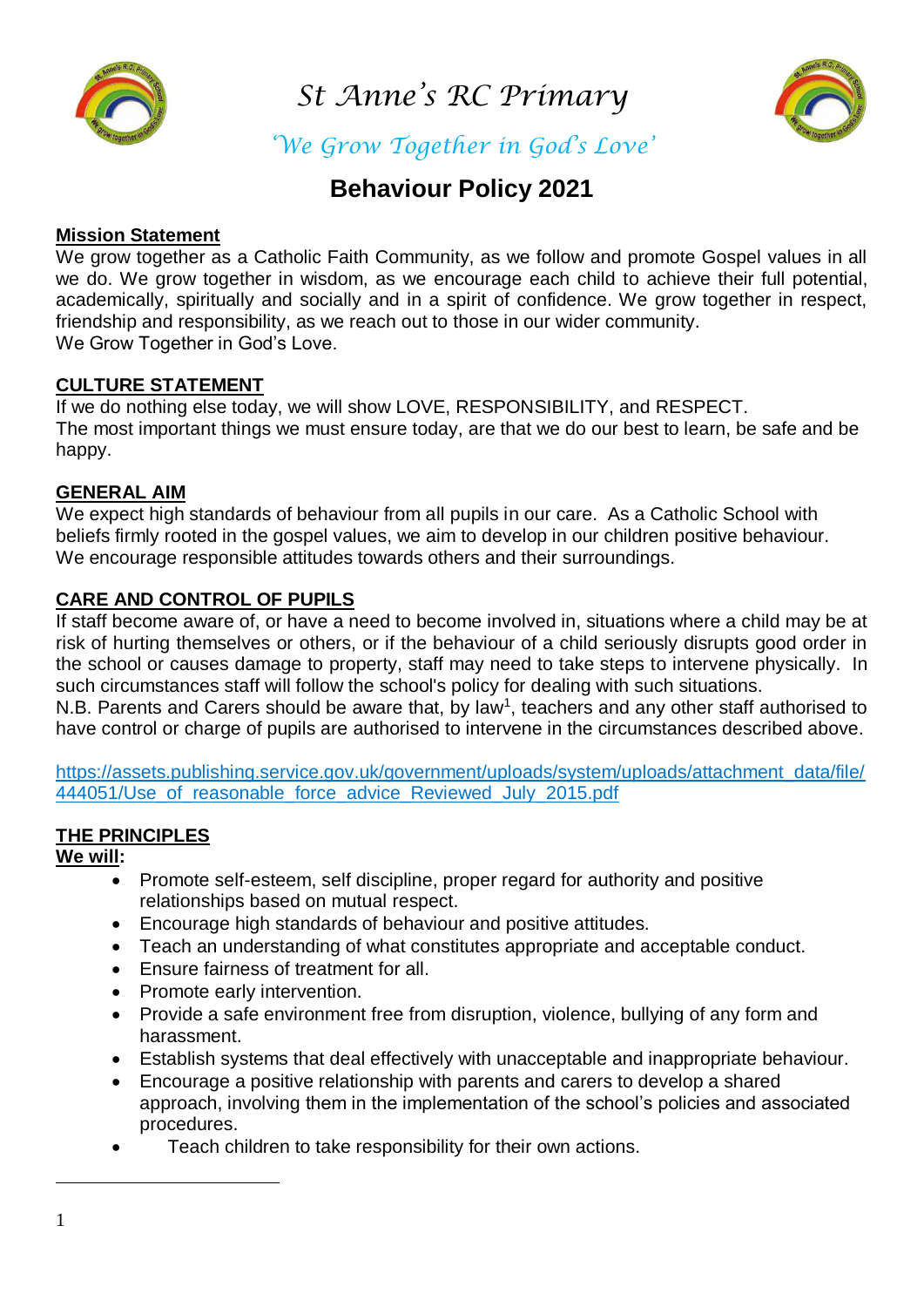## **How**

- At St Anne's, we have a positive approach to behaviour, and always praise children who follow rules.
- Attention is always drawn to good behaviour which is then presented as a good example.
- All staff will be role models for good behaviour.
- Good behaviour will be encouraged and praised.
- Expectations will be made clear through agreed class rules and code of conduct.
- Learning experiences will be provided and discussed in R.E./P.S.H.E. and Circle time.
- Reward systems will be in place to encourage good behaviour and positive attitudes.

## **REWARD SYSTEMS**

Our school ethos of encouragement is central to the promotion of good behaviour. Rewards are one means of achieving this. They have a motivational role in helping children realise that good behaviour is valued. Integral to the systems of rewards is an emphasis on praise, both informal and formal to individuals and groups. At St Anne's rewards include the following:

- Praise
- House Points
- Mention in Assembly
- Stickers
- Letter home
- Free time
- Responsibilities
- Show work to other people
- Extra Play
- Rainbow Treat

## **BEHAVIOUR AND SANCTIONS**

Sanctions are needed for inappropriate behaviour. Behaviour and sanctions in school will be discussed with staff and supervisors on a regular basis. Across the school staff use the "Warnings" system for children who choose sanctions with their behaviour.

- 1. Warning.
- 2. Time out.
- 3. Miss break time.
- 4. Sent to another classroom.
- 5. Sent to headteacher and parents informed.

Other sanctions are available when dealing with inappropriate behaviour:

- Inappropriate behaviour is discussed with child. Sanctions may be imposed by class teacher as deemed necessary, e.g. loss of playtime or part of play.
- Persistent inappropriate behaviour:
	- a) Parents informed and discussed with class teacher.
	- b) Behaviour discussed through line management; Key Stage Co-ordinator,
	- SENCO, Deputy Headteacher and Headteacher as appropriate.
	- c) Outside agencies may be involved if necessary.

## **ROLES AND RESPONSIBILITIES**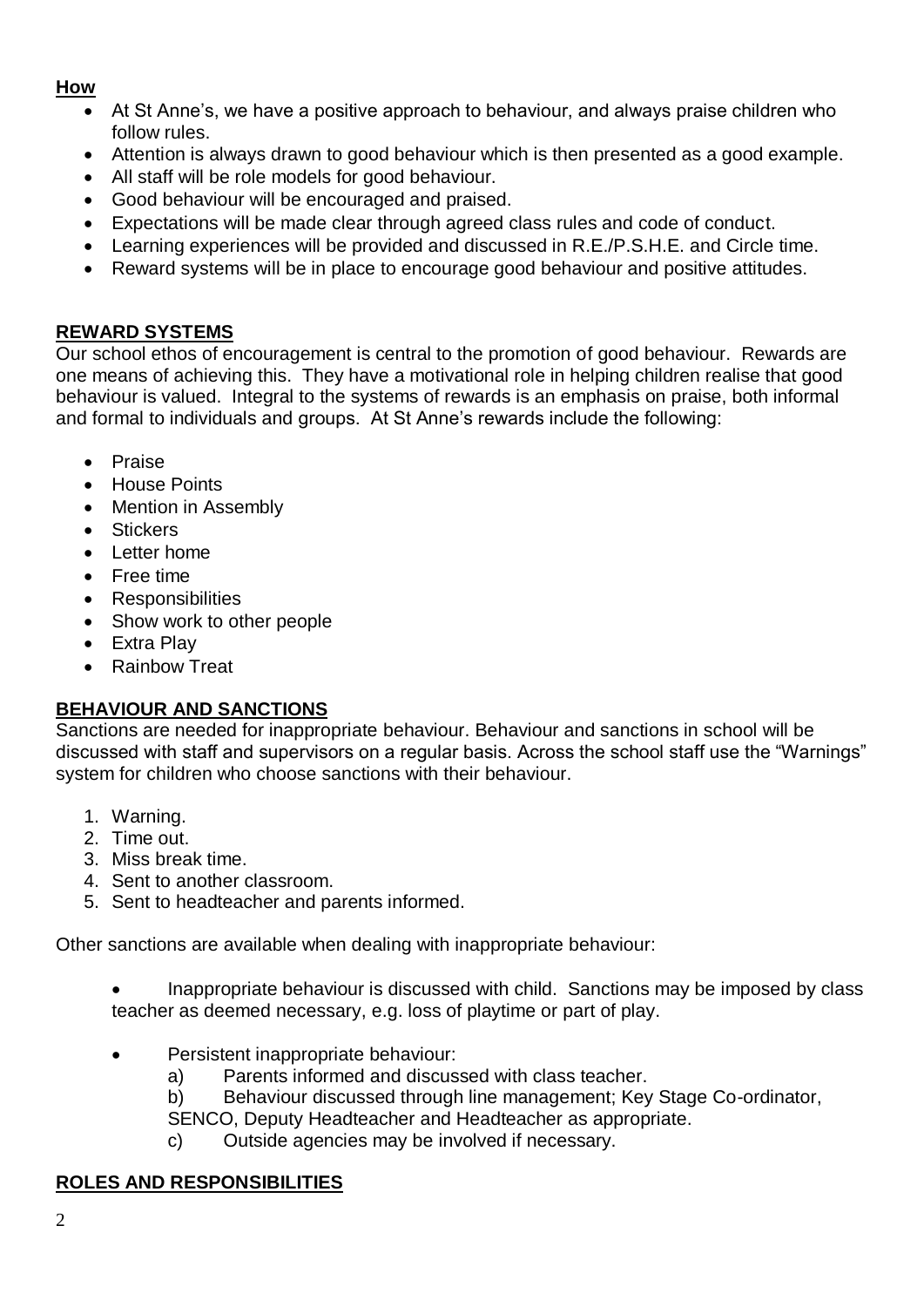The governing body will establish, in consultation with other stakeholders, the policy for the promotion of good behaviour and keep it under regular review.

The headteacher will be responsible for the school's policy and procedures and will delegate aspects of the day to day implementation and management to members of the Senior Management Team.

All staff, including teachers, support staff and volunteers, will be responsible for ensuring that the policy and procedures are followed, and consistently and fairly applied.

The governing body, headteachers and staff will ensure that there is no differential application of the policy and procedures on any grounds.

Parents and carers will be expected to take responsibility for the behaviour of their child both inside and outside of school. They will be encouraged to work with the school in maintaining high standards of behaviour.

Pupils will be expected to take responsibility for their own behaviour on and off the school site and will be made fully aware of the school's policy, expectations and procedures. Pupils also have a responsibility to report incidents of disruption, violence, bullying and any form of harassment.

### **SERIOUS INCIDENTS**

Serious inappropriate behaviour will be brought to the immediate attention of the Head, Deputy or a Senior Leader. Serious incidents include racism, bullying and anti-social behaviour. Parents will be informed and will be logged on CPOMS

#### **SERIOUS INAPPROPRIATE LUNCHTIME BEHAVIOUR**

Will be reported immediately to Headteacher/Deputy. A child may be excluded from the school premises at lunchtime if the Head considers this to be an appropriate sanction. Parents will be informed.

#### **BULLYING**

Any incident of bullying will be taken seriously and the Headteacher will be informed. St Anne's has an Anti-Bullying Policy.

#### **RECORDING OF INCIDENTS**

- All incidents to be recorded on CPOMS
- Racial incidents and bullying incidents to be recorded on CPOMS. These will be reported to Governors at termly meetings.
- Exclusion reports will be kept by Headteacher and reported to Governors at termly meetings.

#### **EXCLUSIONS**

If a child is to be excluded, the following arrangements are to be made:

1-5 days – The parent is responsible for educating the child.

 $5+$  days – After the  $5<sup>th</sup>$  day of a fixed term exclusion, the school attempt to find another school in the locality to teach the child for the remainder of the exclusion.

5+ days – For a permanent exclusion, Oldham LA is responsible for educating the child from the  $6<sup>th</sup>$  day of the exclusion.

## **SCHOOL RULES**

Displayed in classroom and discussed with children regularly: